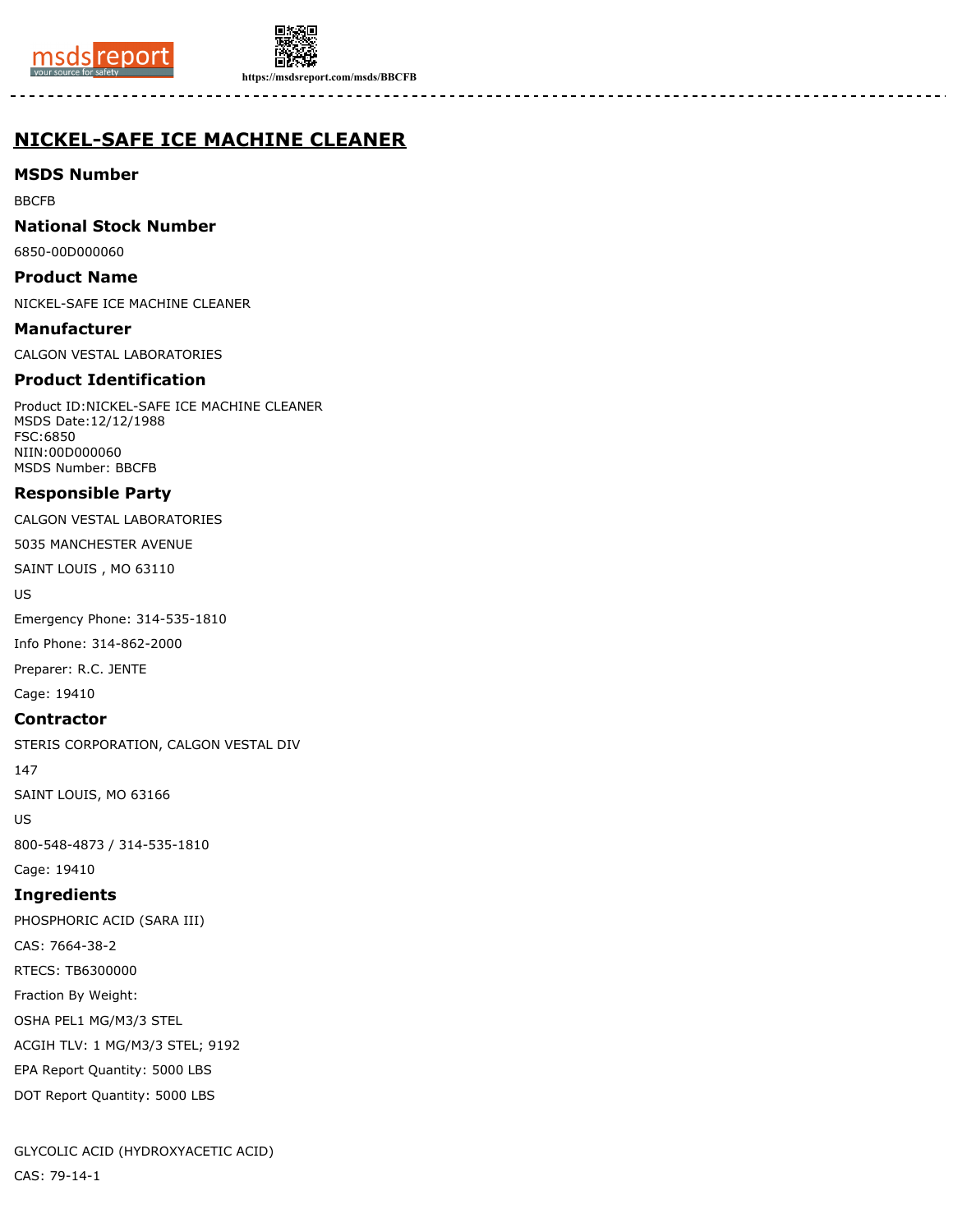



RTECS: MC5250000

Fraction By Weight:

#### **Hazards**

Routes of Entry: Inhalation:YES Skin:YES Ingestion:NO Reports of Carcinogenicity:NTP:NO IARC:NO OSHA:NO Health Hazards Acute and Chronic:ACUTE: EYES- EXTREMELY IRRITATING/CORROSIVE. MAY RESULT IN BURNS. SKIN- SEVERELY IRRITATING/CORROSIVE AND CAN RESULT IN BURNS. INHALATION-IRRITATING TO LUNGS, THROAT AND NASAL PASSAGES. INGESTION- MAY RESULT IN ABDOMINAL HEMORRGAHE, SEVERE PAIN, VOMITING AND LOSS OF CONSCIOUSNESS. NECROSIS OF STOMACH AND GI TRACT. Effects of Overexposure:SEVERE IRRITATING AND POSSIBLE BURNS TO ANY AREA THIS PRODUCT COMES INTO CONTACT WITH.

#### **First Aid**

First Aid:EYES- IMMEDIATELY FLUSH THOROUGHLY WITH PLENTY OF WATER FOR AT LEAST 15 MIN. SEEK MEDICAL AID. SKIN- IMMEDIATELY WASH WITH SOAP AND WATER FOR AT LEAST 15 MIN. AFTER REMOVING CONTAMINATED CLOTHING. I NHALATION- REMOVE TO FRESH AIR. IF NOT BREATHING, GIVE NECESSARY ASSISTANCE. INGESTION- DO NOT INDUCE VOMITING. GIVE WATER AND SEEK MEDICAL ATTENTION.

#### **Fire Fighting**

Extinguishing Media:USE MEDIA APPROPRIATE FOR SURROUNDING FIRE. Fire Fighting Procedures:RESPIRATORY PROTECTION IS ESSENTIAL. Unusual Fire/Explosion Hazard:CONTACT WITH SOME METALS CAN GENERATE HYDROGEN GAS.

#### **Accidental Release**

Spill Release Procedures:CONTAIN SPILL. COVER WITH SODIUM BICARBONATE MIXTURE (50/50). MIX AND ADD WATER TO FORM SLURRY. PLACE IN DOT-APPROVED CONTAINER FOR DISPOSAL. WASH RESIDUE TO SANITARY SEWER WITH LARGE QUANTITIES OF WA TER. Neutralizing Agent:SODIUM BICARBONATE

#### **Handling**

Handling and Storage Precautions:DO NOT GET IN EYES, ON SKIN OR CLOTHING. WEAR PROTECTIVE EQUIPMENT WHEN HANDLING THIS MATERIAL. KEEP CONTAINER CLOSED WHEN NOT IN USE. Other Precautions:NONE

#### **Exposure Controls**

Respiratory Protection:USE NIOSH-APPROVED RESPIRATOR APPROPRIATE FOR THE CONDITIONS. Ventilation:USE WITH GOOD GENERAL ROOM VENTILATION OR DILUTION VENTILATION TO MAINTAIN AIR CONCENTRATIONS BELOW ESTABLISHED LIMITS. Protective Gloves:RUBBER Eye Protection:CHEMICAL SPLASH GOGGLES Other Protective Equipment:RUBBER APRON AND RUBBER BOOTS. Work Hygienic Practices:WASH HANDS AFTER HANDLING THIS MATERIAL. Supplemental Safety and Health NONE

## **Chemical Properties**

 $HCC: C1$ Spec Gravity:1.85 pH:2 Solubility in Water:COMPLETE Appearance and Odor:CLEAR,AMBER SOLUTION WITH CHEMICAL ODOR. Percent Volatiles by Volume:

## **Stability**

Stability Indicator/Materials to Avoid:YES